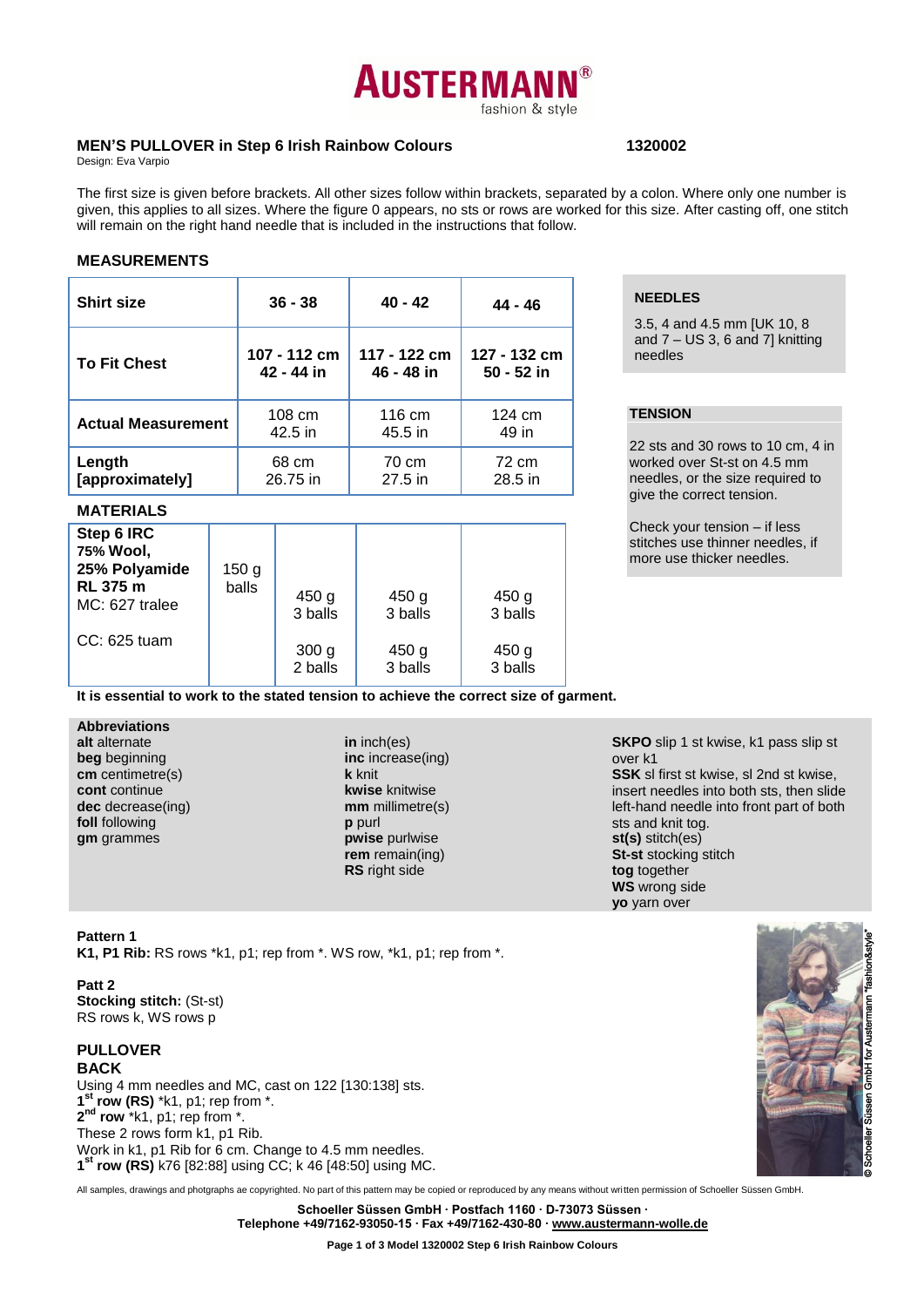

**2 nd row** p 48 [50:52] using MC; p 74 [80:86] using CC.

These 2 rows form St-st and colour sequence.

**Note:** When changing colours, twist yarns tog on WS to prevent holes in work.

Work in St-st and colour sequence until work meas 21 [22:23] cm from beg, ending with RS facing for next row.

Cont in St-st using MC over all sts until work meas 43 [44:45] cm from beg.

#### **Shape Armholes:**

Cast off 3 sts at beg of next 2 rows and 2 sts at beg of foll 4 rows.

**Decrease Row**

K2, SSK , patt to last 4 sts, k2tog, k2.

Rep dec row every foll alt row 5 times more. 96 [104:112] sts.

At the same time, when work meas 46 [47:48] cm from beg, end with RS facing for next row. and work as foll:

**1 st row (RS):** k 68 [74:80] using MC; work to end of row using CC.

**2 nd row:** p, matching colours.

These 2 rows form St-st and colour sequence.

Work in patt as set until work meas 66 [68:70] cm from beg, ending with RS facing for next row..

#### **Shape Shoulder and Neck**

**Next row (RS):** Cast off 8 [9:11] sts, Patt 30 [33:35] sts, cast off the centre 20 sts, patt 38 [42:46] sts. Work each side of neck separately.

**Next row (WS):** Cast off 8 [9:11] sts, Patt 30 [33:35] sts, on 2<sup>nd</sup> half patt 30 [33:35] sts.

Cont to cast off from each shoulder edge 9 [10:11] sts once and 10 [10:11] sts once.

At the same time, Cast off 6 [8:7] sts once and 5 [5:6] sts once at inside neck edge.

Total length is 68 [70:72] cm.

# **FRONT**

Using 4 mm needles and MC, cast on 122 [130:138] sts.

**1 st row (RS):** \*k1, p1; rep from \*.

**2 nd row:** \*k1, p1; rep from \*.

These 2 rows form k1, p1 Rib.

Work in k1, p1 Rib for for 6 cm. Change to 4.5 mm needles.

**1 st row (RS):** k76 [82:88] using CC; k 46 [48:50] using MC.

**2 nd row:** p 48 [50:52] using MC; p 74 [80:86] using CC.

These 2 rows form St-st and colour sequence.

**Note:** When changing colours, twist yarns tog on WS to prevent holes in work.

Work in St-st and colour sequence until work meas 21 [22:23] cm from beg, ending with RS facing for next row.. Cont in St-st using MC over all sts until work meas 43 [44:45] cm from beg.

# **Shape Armhole:**

Cast off 3 sts at beg of next 2 rows and 2 sts at beg of foll 4 rows.

**Decrease Row** k2, SSK, patt to last 4 sts, k2tog, k2.

Rep dec row every foll alt row 5 times more. 96 [104:112] sts.

At the same time, when work meas 46 [47:48] cm from beg, end with RS facing for next row and work as foll:

**1 st row (RS)** k 68 [74:80] using MC; work to end of row using CC.

**2 nd row** p, matching colours.

These 2 rows form St-st and colour sequence.

Work in patt as set until work meas 50 [52:54] cm from beg, ending with RS facing for next row..

**Shape V-Neck**

**Next row (RS):** Patt 48 [52:56] sts, join 2nd ball of yarn and patt 48 [52:56] sts.

Work each side of neck separately.

Work 1 row without shaping.

**Dec row (RS):** Patt 44 [48:52] sts, SSK, patt 2 sts; on 2nd half, patt 2 sts, k2tog, patt to end.

Rep Dec row every foll alt row 20 [22:22] times more.

At the same time, when work measures 66 [68:70] cm from beg, shape shoulder as foll: cast off from each shoulder edge 8 [9:11] sts once, 9 [10:11] sts once and 10 [10:11] sts once.

# **LEFT SLEEVE**

Using 4 mm needles and MC, cast on 62 sts.

Work in k1, p1 Rib for 6 cm.

Change to 4.5 mm needles.

Work in St-st.

# **Shape Sleeve**

Inc 1 st each side on every foll  $10^{th}$   $[8^{th}\cdot6^{th}]$  row 9 [10:22] times, every foll 8th [6th:0] row 7 [9:0] times. 94 [100:106] sts. At the same time, when work meas 25 cm from beg, cont with CC.

Cont in patt as set until work meas 50 [48:46] cm from beg.

# **Shape Cap**

Cast off 3 [4:4] sts at beg of next 2 rows.

All samples, drawings and photgraphs ae copyrighted. No part of this pattern may be copied or reproduced by any means without written permission of Schoeller Süssen GmbH.

**Schoeller Süssen GmbH ∙ Postfach 1160 ∙ D-73073 Süssen ∙**

**Telephone +49/7162-93050-15 ∙ Fax +49/7162-430-80 ∙ [www.austermann-wolle.de](http://www.austermann-wolle.de/)**